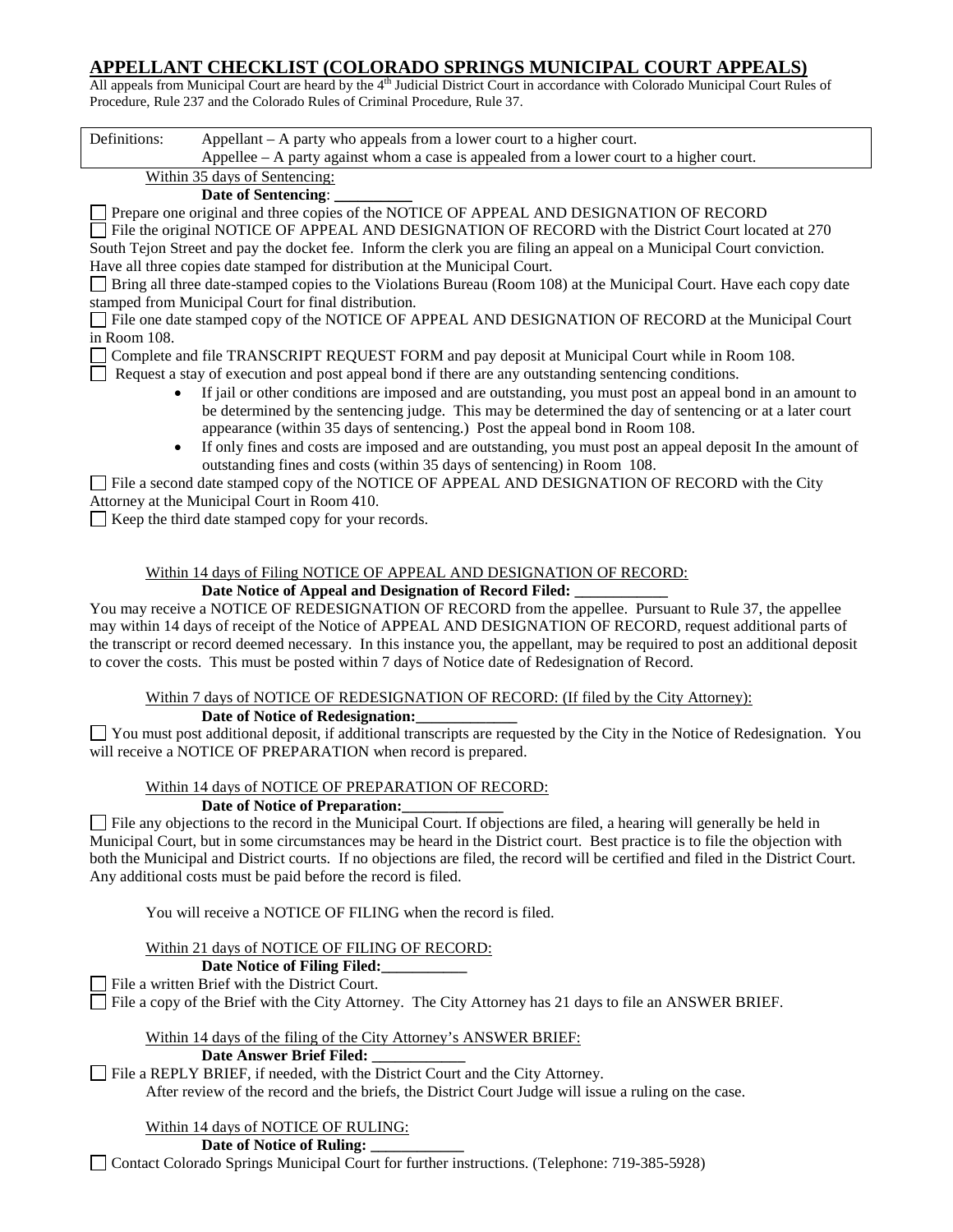| <b>Fourth Judicial District</b>                                                                                                                                                                                                                                                                                                                                   |                                                 |                                                       |                                                                                                                                                                                                                                                  |  |  |  |  |  |
|-------------------------------------------------------------------------------------------------------------------------------------------------------------------------------------------------------------------------------------------------------------------------------------------------------------------------------------------------------------------|-------------------------------------------------|-------------------------------------------------------|--------------------------------------------------------------------------------------------------------------------------------------------------------------------------------------------------------------------------------------------------|--|--|--|--|--|
| El Paso County Judicial Building                                                                                                                                                                                                                                                                                                                                  |                                                 |                                                       |                                                                                                                                                                                                                                                  |  |  |  |  |  |
| 270 S Tejon St<br>PO.Box 2980                                                                                                                                                                                                                                                                                                                                     |                                                 |                                                       |                                                                                                                                                                                                                                                  |  |  |  |  |  |
| Colorado Springs, Co 80901                                                                                                                                                                                                                                                                                                                                        |                                                 |                                                       |                                                                                                                                                                                                                                                  |  |  |  |  |  |
|                                                                                                                                                                                                                                                                                                                                                                   |                                                 |                                                       |                                                                                                                                                                                                                                                  |  |  |  |  |  |
| People of the State of Colorado ex. rel. the City of Colorado                                                                                                                                                                                                                                                                                                     |                                                 |                                                       |                                                                                                                                                                                                                                                  |  |  |  |  |  |
| V.                                                                                                                                                                                                                                                                                                                                                                |                                                 |                                                       | <b>COURT USE ONLY +</b>                                                                                                                                                                                                                          |  |  |  |  |  |
| Defendant/Appellant:                                                                                                                                                                                                                                                                                                                                              |                                                 |                                                       |                                                                                                                                                                                                                                                  |  |  |  |  |  |
| Attorney or Party Without Attorney (Name and Address):                                                                                                                                                                                                                                                                                                            |                                                 | <b>Case Number:</b>                                   |                                                                                                                                                                                                                                                  |  |  |  |  |  |
|                                                                                                                                                                                                                                                                                                                                                                   |                                                 |                                                       |                                                                                                                                                                                                                                                  |  |  |  |  |  |
| Phone Number:<br>FAX Number:                                                                                                                                                                                                                                                                                                                                      | E-mail:<br>Atty Reg. #:                         | Division:                                             | Courtroom:                                                                                                                                                                                                                                       |  |  |  |  |  |
|                                                                                                                                                                                                                                                                                                                                                                   |                                                 | NOTICE OF APPEAL AND DESIGNATION OF RECORD - CRIMINAL |                                                                                                                                                                                                                                                  |  |  |  |  |  |
|                                                                                                                                                                                                                                                                                                                                                                   |                                                 |                                                       | At this time, I request a stay of execution. I understand that as a condition of the stay of execution, I may be required to                                                                                                                     |  |  |  |  |  |
|                                                                                                                                                                                                                                                                                                                                                                   |                                                 |                                                       |                                                                                                                                                                                                                                                  |  |  |  |  |  |
| post a bond or deposit in the amount of fines and costs assessed.                                                                                                                                                                                                                                                                                                 |                                                 |                                                       | $Cell$ #:                                                                                                                                                                                                                                        |  |  |  |  |  |
| instructions, if applicable.                                                                                                                                                                                                                                                                                                                                      | The original transcript: (identify proceedings) |                                                       | The clerk of court will prepare the record on appeal, pursuant to Rule 37, Rules of Criminal Procedure and will include the<br>The Municipal Court case file, including all pleadings, motions, reports, exhibits, orders of the court, and jury |  |  |  |  |  |
| $reason(s)$ :<br><b>Current Information about the Appellant/Defendant:</b><br><b>Designation of Record:</b><br>following items:<br>Date: the contract of the contract of the contract of the contract of the contract of the contract of the contract of the contract of the contract of the contract of the contract of the contract of the contract of the cont |                                                 |                                                       |                                                                                                                                                                                                                                                  |  |  |  |  |  |

I certify that on \_\_\_\_\_\_\_\_\_\_\_\_\_\_\_\_(date) an original was filed with the Court and that a true and accurate copy of this *NOTICE OF APPEAL/DESIGNATION OF RECORD – CRIMINAL* was provided to other party by: Hand Delivery **or** Faxed to this number \_\_\_\_\_\_\_\_\_\_\_\_\_\_\_\_\_\_\_\_ **or** by placing it in the United States mail, postage pre-paid, and adddressed to the following: To: \_\_\_\_\_\_\_\_\_\_\_\_\_\_\_\_\_\_\_\_\_\_\_\_\_\_\_\_\_\_\_\_ \_\_\_\_\_\_\_\_\_\_\_\_\_\_\_\_\_\_\_\_\_\_\_\_\_\_\_\_\_\_\_\_

(Your signature)

MUNICIPAL COURT NOTICE OF APPEAL AND DESIGNATION OF RECORD - CRIMINAL

 $\overline{\phantom{a}}$  , and the set of the set of the set of the set of the set of the set of the set of the set of the set of the set of the set of the set of the set of the set of the set of the set of the set of the set of the s